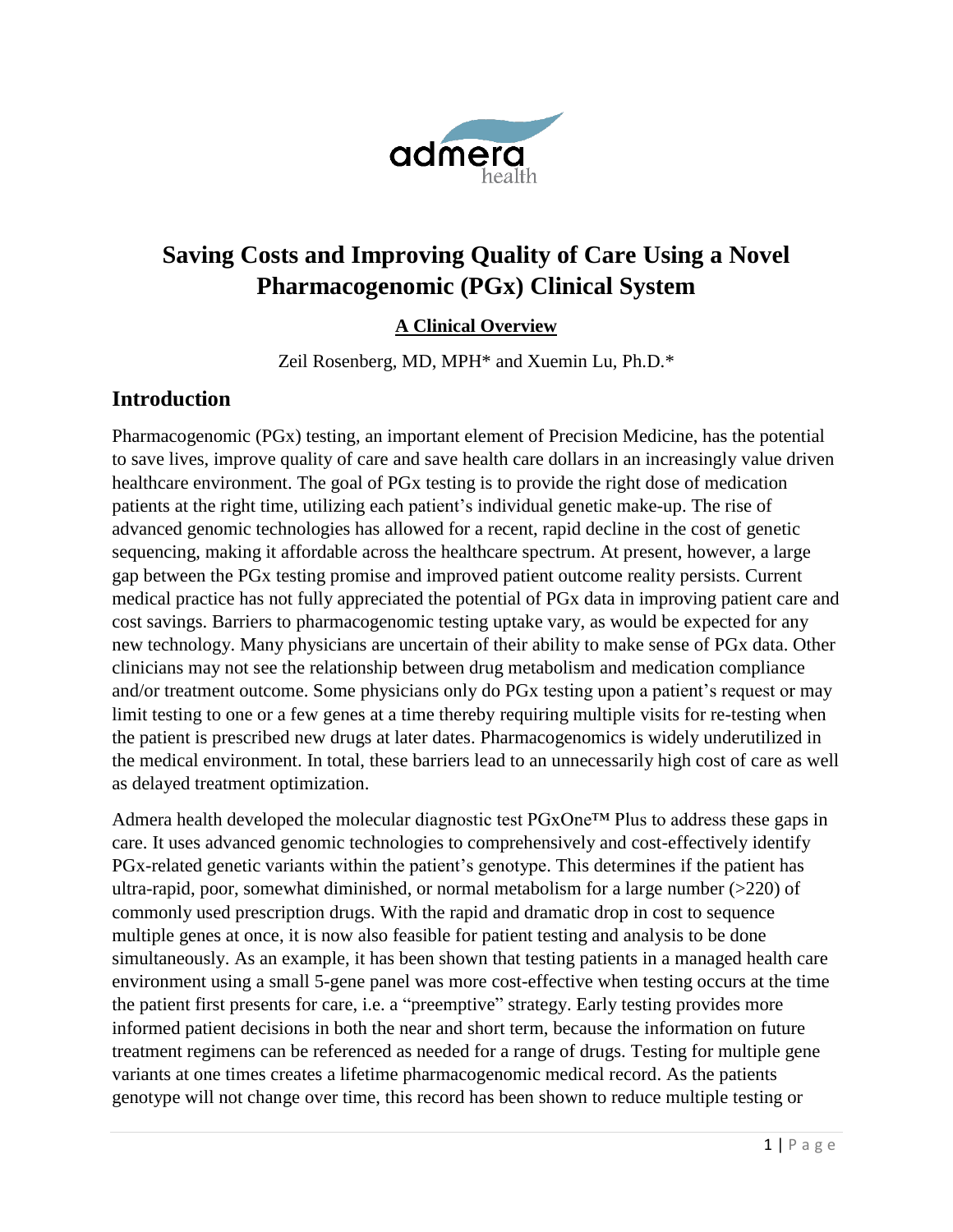"reactive" testing i.e. when the pharmacogenomic test is ordered in response to an adverse drug reaction or when starting a new drug covered by the test*[1](#page-7-0)* . Such a lifetime record is accessible to the patient for future usage regardless of changes in medications or change in providers with no extra testing needed, thus saving time and cost.

Critical for early adoption of technology is providing the pharmacogenomic information in a clinician-friendly report format to facilitate immediate dosage adjustment or drug substitution and aid in the prevention of adverse drug events (ADEs). Testing 50 genes of known importance in pharmacogenomics, PGxOne<sup>TM</sup>Plus is the most comprehensive test available today and incorporates drugs used in fourteen therapeutic areas including cardiology, psychiatry and oncology. Additionally, the PGxOne™Plus test provides drug-drug interaction (DDI) and fooddrug interaction (FDI) information alongside pharmacogenomic testing results. All results can be imported directly into any enterprise-wide electronic health record system.

# **Economic and Clinical Benefits of Pharmacogenomics Testing**

Inconsistent prescribing behaviors, poor patient monitoring, and an aging population has contributed to the U.S. healthcare system spending \$300 billion on prescription medications in 2014, an amount expected to rise 6.3% every year for the next decad[e](#page-7-1)*<sup>2</sup>* . For every dollar expended on prescription drugs, an additional \$0.50 is wasted on treating adverse drug reactions (ADRs), accumulating to an extraordinary \$136 billion of preventable annual excess health care spending*<sup>3</sup>* [.](#page-7-2)

Pharmacogenomics testing offers patient centered precision to improve treatment efficacy and to alleviate many unnecessary healthcare costs. Pharmacogenomic information aids clinicians in tailoring drug selection and dosing to the individual's genetic make-up. Having this information leads in turn to optimized drug benefit, better and more cost-efficient treatment plans, reduced excess healthcare usage, prevention of adverse drug reactions, and strengthened patient adherence to their drug regimens. As more comprehensive gene panels covering more drugs become available in the market, further increases in patient care improvement and additional cost savings will continue to materialize.

#### **Cost saving**

The clinical value of pharmacogenomics is clear in several studies. For example, recently published data documented medication cost savings averaged \$1860 over a three-year stay when PGx testing information was integrated elderly patients having polypharmacy regimens in a long term care facility*[4](#page-7-3)* . In another study, comparing a group of pharmacogenomic tested versus untested patients  $> 65$  years of age, hospitalization rates for the tested group was only 9.8% vs. 16.1% for the untested group. The emergency room visit rate was reduced to 4.4% compared to 15.4% for the untested grou[p](#page-7-4)*<sup>5</sup>* . The cost-saving from using the Admera Health PGxOne™ Plus test has potential for even greater health cost reductions as our test covers significantly more drugs and include larger number of genes than used in the referenced studies.

Pharmacogenomic – based prescription approaches help physicians pinpoint the most effective polypharmacy treatment plan for an individual, further reducing excess healthcare expenditure.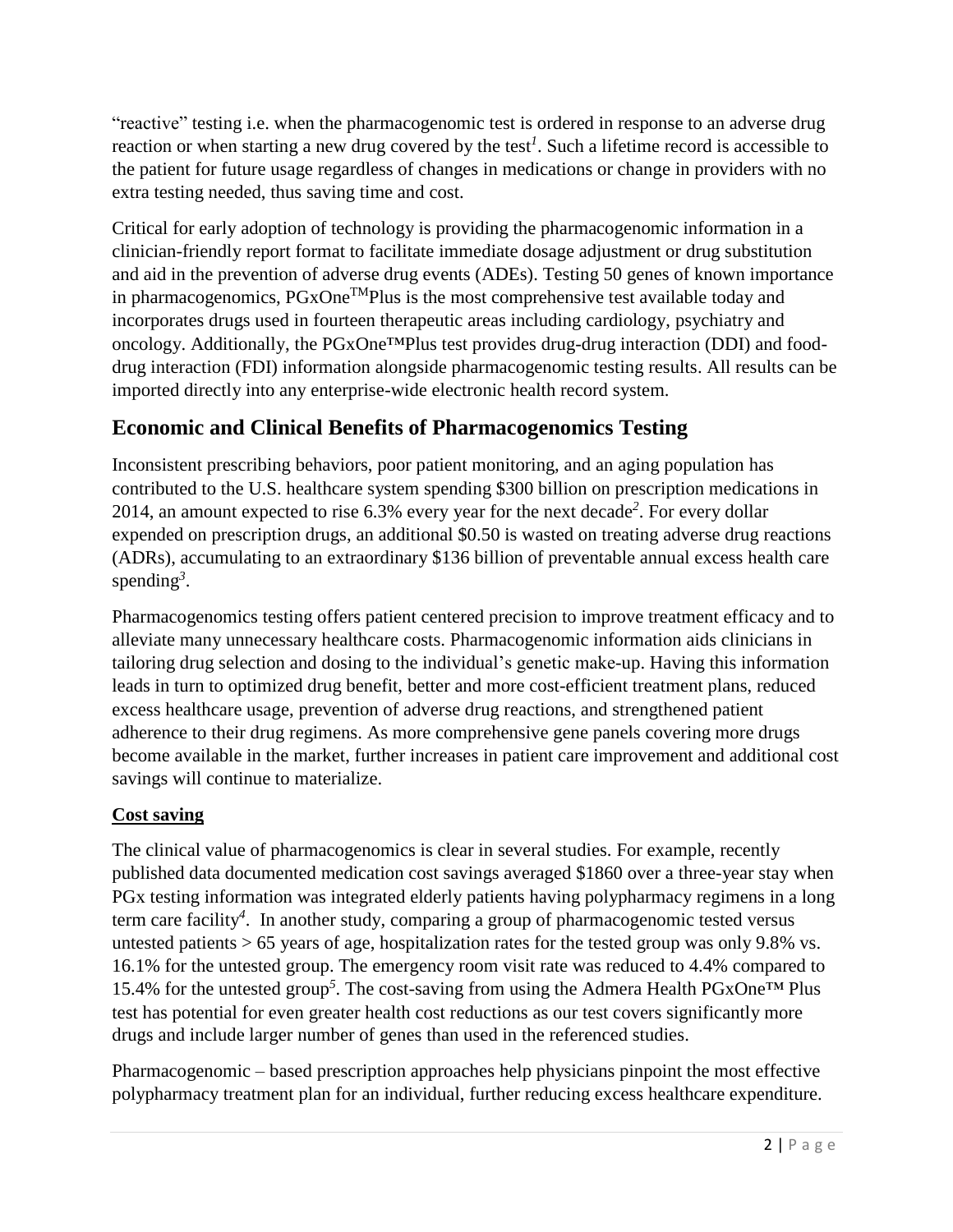In a study examining the impact of a 17-gene pharmacogenomic testing panel on polypharmacy patients, 50% of those on five or more medications were safely able to eliminate or refine at least one drug from their drug regimen after testing*[4](#page-7-3)* . These pharmacogenomic-driven changes save \$621 per patient annually. As 11% of all Americans are prescribed at least five medications*[6,](#page-7-5) [7](#page-7-6)* the savings in medication costs has tremendous potential when used to modify complex polypharmacy use.

Of additional value to the clinician, treatment plans determined with active use of pharmacogenomic testing enables patient confidence in, and subsequent adherence to, their medical regimens. In one study, 95% of tested participants viewed having a pharmacogenomicdriven prescription system favorably and 46% followed pharmacogenomics-backed recommendations*<sup>5</sup>* [.](#page-7-4) Not only do pharmacogenomics generate considerable cost savings, but also they inspire a culture of trust in their prescriptions, enhancing treatment compliance and clinical effectiveness. In a large study of pharmacogenomic testing, patient adherence to medication plans consistently improved in those provided with such tests as compared to those given the standard of care*[8](#page-7-7)* . As a result, PGx tested patients experienced an average decrease in pharmacy costs of \$1,035 per patient per year *[9](#page-7-8)* .

### **Reduction in Adverse Drug Reactions (ADRs)**

Many of the cost reductions from pharmacogenomic testing can be attributed to diminished adverse drug reactions (ADRs). Adverse drug reactions, frequently seen in patients found to have either poor or ultra-rapid drug metabolism, may lead to extended hospital stays*[10](#page-7-9)* and additional costs up to \$6,000 per year<sup>[11](#page-7-10)</sup>. With precision medicine, enabled by pharmacogenomic testing, it is possible to minimize these steep costs that accompany unanticipated adverse drug reactions from prescription medication *[12,](#page-7-11) [13](#page-7-12)* .

For example, numerous studies exploring the effects of pharmacogenomics-based prescribing for patients diagnosed with mental illnesses have found that testing prevents ADRs. This is caused directly by getting a patient onto their proper regimen more rapidly and indirectly by increasing patient medication adherence. For non-responders, drugs being administered may simply be ineffective. For ultra-responders, the risk of bleeding and other unwanted side effects from many common psychotropic drugs directly threatens a patient's health and quality of life. Poor and ultra-rapid metabolizers taking antidepressants experience increased medical care costs by 69%, medical visits by 67%, sick leave days by 300%, and disability claims by 400% *[14](#page-7-13)* . Once pharmacogenomic testing was provided to screen for both poor or ultra-rapid metabolism, health care costs were reduced 28% for those with schizophrenia and other psychiatric illnesses *[15](#page-7-14)* . Since a single antidepressant treatment failure costs \$1,043, pharmacogenomic testing is especially advantageous in terms of reduced treatment failure and ADRs <sup>[13,](#page-7-12) [16](#page-7-15)</sup>.

#### **Increase in medication adherence**

While pharmacogenomics may obviate the direct costs of ADR treatment, increased confidence in and adherence to drug therapy can also lead directly to reductions in healthcare costs. The lack of adherence to prescriptions decreases drug regimen efficacy and is a vicious cycle; genetic differences account for variation in drug effects and may result in greater medication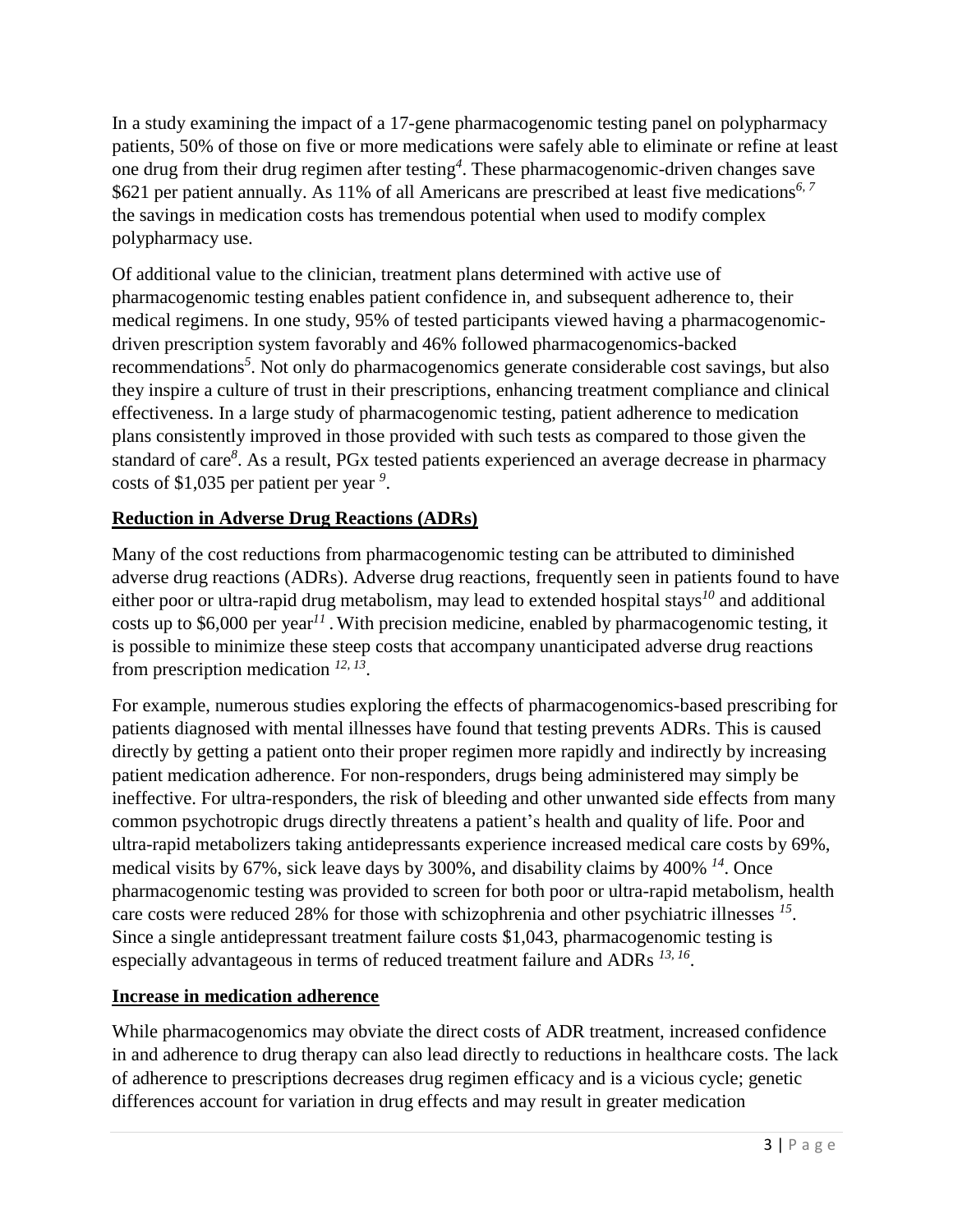discontinuation rates further hindering regimen effectiveness *[17,](#page-7-16) [18](#page-7-17)* and increased medical costs. Genomic testing has been found to positively correlate with improved medication adherence <sup>[19](#page-8-0)</sup>, and data suggests that pharmacogenomic-driven prescription modifications can lower costs from noncompliance. In particular, one study found that patients demonstrated a 6.3% increase in regimen adherence after being provided pharmacogenomic testing, saving \$562 in outpatient costs per person in four months *[19](#page-8-0)* . Although the study was brief, these findings demonstrate the clinical utility and cost efficacy of pharmacogenomic testing.

Gene variants affecting common drugs are highly prevalent. According to the Vanderbilt University Pharmacogenomic Resource for Enhanced Decisions in Care and Treatment (PREDICT) program, preemptive pharmacogenetic testing for 5 targeted genes identified at least one actionable variant in 91% of genotyped patients (*[1](#page-7-0)*). Considering the lifetime permanence of genetic information and pharmacogenomic testing results having ongoing relevance, the potential cost savings generated by current studies are conservative estimates.

# **Selected Applications for Pharmacogenomic Testing in Specialty Areas**

After decades of discovery research, inherited variations have been identified in 50 genes that affect in excess of 220 commonly prescribed medications and that are actionable in the clinic. This pharmacogenomic variability in the clinic setting is driving implementation of an evidencebased strategy for improving the appropriate use and safety of medications, providing a rational cornerstone for precision medicine. Pharmacogenomic testing already can provide benefit in multiple therapeutic areas, including cardiology, psychiatry, pain management and oncology. Several examples are detailed below.

#### **Cardiology**

A recent major meta-review systematically assessed the quality and quantity of the pharmacogenomics knowledgebase to determine its clinical utility for cardiac drugs. Investigators identified 51cardiovascular drugs with positive published pharmacogenomic evidence including 23 higher-evidence drugs warranting clinical summaries i.e. worthy of consideration for clinical implementation. This data impacts 7 of the 9 most commonly prescribed cardiovascular agents in the United States (*[20](#page-8-1)*) including simvastatin, metoprolol, clopidogrel and warfarin.

#### *Statins*

Statins remain a core pharmaceutical in the U.S. healthcare system with simvastatin being the third most prescribed drug. One aspect of statin therapy that remains difficult for prescribers is the ability to predict individual patient response to therapy. These include both efficacy and genetic predisposition to possible adverse effects. Adverse effects commonly experienced by patients include myopathy (a well-recognized cause for therapy non-compliance) or, in extreme cases, rhabdomyolysis which can be fatal. Plasma concentrations of statins can vary greatly amongst patients. For example, a recent study observed as much as a 45-fold variability in plasma atorvastatin and rosuvastatin concentration in patients receiving the same dose (*[21](#page-8-2)*). The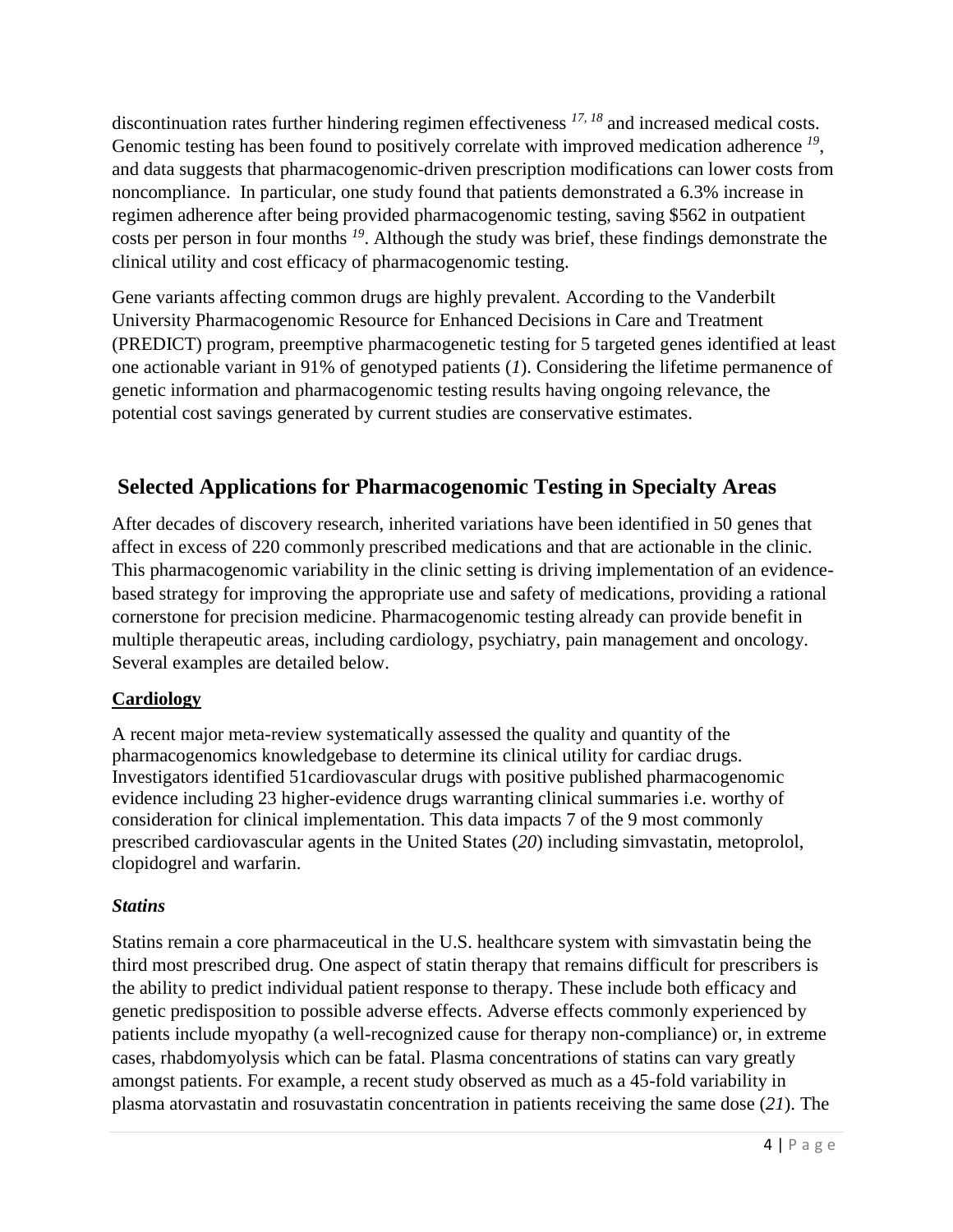gene supported by the most evidence as a pharmacogenomic determinant of statin pharmacokinetics is SLCO1B1. The evidence for a link between the effects of the gene variants on statin-induced myopathy is particularly strong for simvastatin and this body of evidence has led to the creation of gene-based dosing recommendations for this particular statin (*[22](#page-8-3)*). The CIPC (Clinical Pharmacogenomics Implementation Consortium) has recommended that patients with specific genetic variants be prescribed an alternative statin or that simvastatin dose be restricted to 20 mg/day. Besides these dose recommendations, a study of 647 PGx tested cardiology patients documented that clinical care supported with genetic test results and having risk information provided to patients modified patient behavior and improved patient adherence to statin therapy (*[23,](#page-8-4) [24](#page-8-5)*).

### *Clopidogrel*

Clopidogrel blocks a receptor (P2Y12 ADP) on platelets and has been shown to reduce cardiovascular events in patients presenting with an acute coronary syndrome (ACS), particularly in those undergoing percutaneous coronary intervention (PCI). However, there is a large degree of inter-individual variability in the pharmacodynamic response to clopidogrel (*[25](#page-8-6)*). One source of this variability is the metabolism of clopidogrel, which is a prodrug requiring biotransformation in the liver to generate its active metabolite. Cytochrome P-450 (CYP) isoenzymes, specifically CYP2C19, play a key role in clopidogrel metabolism and carriers of reduced-function genetic variants in CYP2C19 have lower active clopidogrel metabolite levels and diminished platelet inhibition. A recent meta-analysis of the association of CYP2C19 genotype and clinical outcomes in 9,685 patients indicated that carriage of even one reduced function CYP2C19 allele appears to be associated with a significantly increased risk of major adverse cardiovascular events, particularly stent thrombosis (*[26](#page-8-7)*) . In line with these findings, the FDA has issued a Black Box Warning alerting physicians to the risks of diminished effectiveness on poor metabolizers.

#### *Warfarin*

Bleeding abnormalities can cause alarm for the cardiologist. The genes CYP2C9 and VKORC1 affect warfarin dose requirements, leading to potentially life threatening bleeding. Conversely with improper dosing, coagulation effects can lead to strokes and other embolic events. Warfarin, along with its S-enantiomer, accounts for the majority of the anticoagulation effect. CYP2C9 genetically controls the clearance of the S- enantiomer, accounting for about 40% of the anticoagulation effect, while 40% of patients have poor activity of the CYP2C9 gene. These effects lead to delays in achieving steady state and inaccurate international normalized ratio (INR) measurements. Genetic testing of CYP2C9 and VKORC1 can guide the selection of a target warfarin plasma level while combining these two genetic tests can potentially further improve anticoagulation control. A variety of algorithms have been published to accurately take advantage of this fact (*[27](#page-8-8)*).

#### **Psychiatry**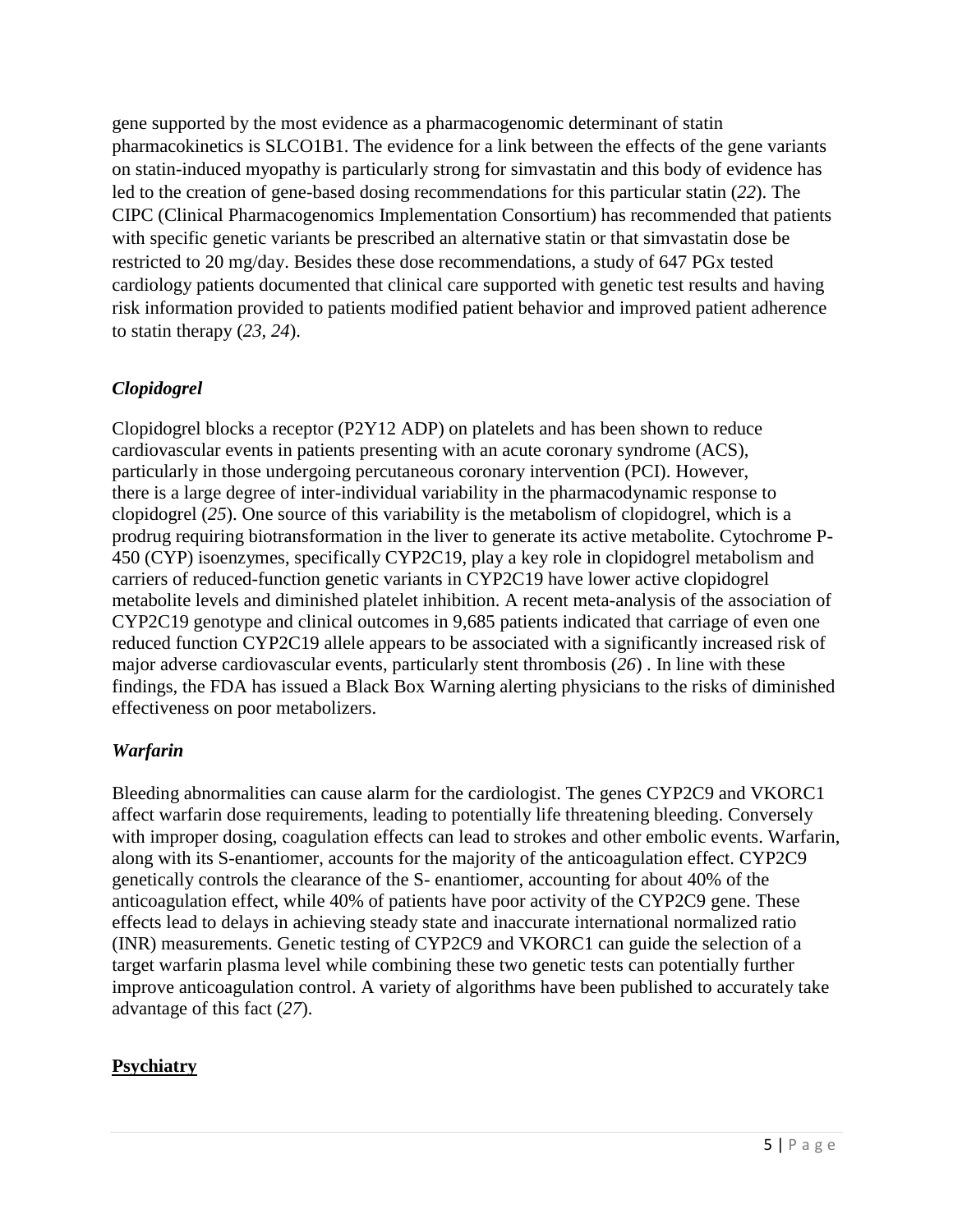Use of pharmacogenomics in psychiatry to help patients get better more quickly has been rapidly increasing, particularly in the treatment of major depressive disorder (MDD).

Up to 42% of patient variance in antidepressant response is associated with common genetic variations, and there are over 10 psychotropic medications for which the US Food and Drug Administration has approved black box drug labelling (*[28](#page-8-9)*). Selective Serotonin Reuptake Inhibitors (SSRIs) are a first-line treatment option for major depressive and anxiety disorders. Inter-individual differences in pharmacokinetic parameter values and treatment outcomes with SSRIs are associated with CYP2D6 or CYP2C19 genetic polymorphisms.

Common adverse drug reactions induced by this drug class include central nervous system effects (e.g. insomnia, headache), gastrointestinal dysfunction, and sexual dysfunction. Serious adverse events such as arrhythmias caused by QT prolongation have been associated with SSRIs, particularly for individuals prescribed citalopram who are CYP2C19 poor metabolizers (*[29](#page-8-10)*). Patients may be predisposed to poor therapeutic outcomes due to CYP2D6 or CYP2C19 genetic polymorphisms that alter SSRI bio-transformation. Paroxetine and fluvoxamine are extensively metabolized by CYP2D6 to compounds with little pharmacological activity towards serotonin reuptake inhibition (*[30,](#page-8-11) [31](#page-8-12)*). Thus variations in CYP2D6 activity may result in lower or greater exposure to these drugs. Existing *CYP2D6* and/or *CYP2C19* genotype results may provide the potential benefit of identifying patients who are at increased risk of experiencing adverse drug reactions or therapeutic failure (*[32](#page-8-13)*). Reducing the trial and error approach currently taking place in psychiatry with many of these common drugs serves to improve quality of care, getting patients feeling better more quickly and improving adherence to a successful regimen.

#### **Pain Management**

On August 25, 2016 the US Surgeon General issued a letter to all physicians nationwide about the urgent need to address the opioid overdose epidemic in the U.S. (*[33](#page-8-14)*). His letter stated that since 1997 opioid deaths have quadrupled and currently nearly 2 million people in the US have an opioid use disorder. Evidence- based prescribing is one of three solutions that were advocated. Chronic pain management is an area where precision medicine can have a great impact on patient quality of life, considering the enormous variation in efficacy demonstrated to pain medications. One prominent finding from multiple studies is that the gene CYP2D6 is involved in the metabolism of almost all commonly prescribed opioid medications that could have an impact on the patients' therapeutic outcome (*[34](#page-8-15)*). The monetary cost of managing chronic pain is estimated at over \$600 billion in in US annually (*[35](#page-8-16)*).

#### *Oxycodone*

In a randomized crossover double-blind placebo controlled study in healthy individuals those who were phenotyped as CYP2D6 ultra-metabolizers (UM) showed a 1.5- 6 fold increase in analgesic effect than normal metabolizers. Poor metabolizers (PM) had a 2-20 fold reduction of effects compared to normal metabolizers (*[36](#page-8-17)*).

#### *Tramodol*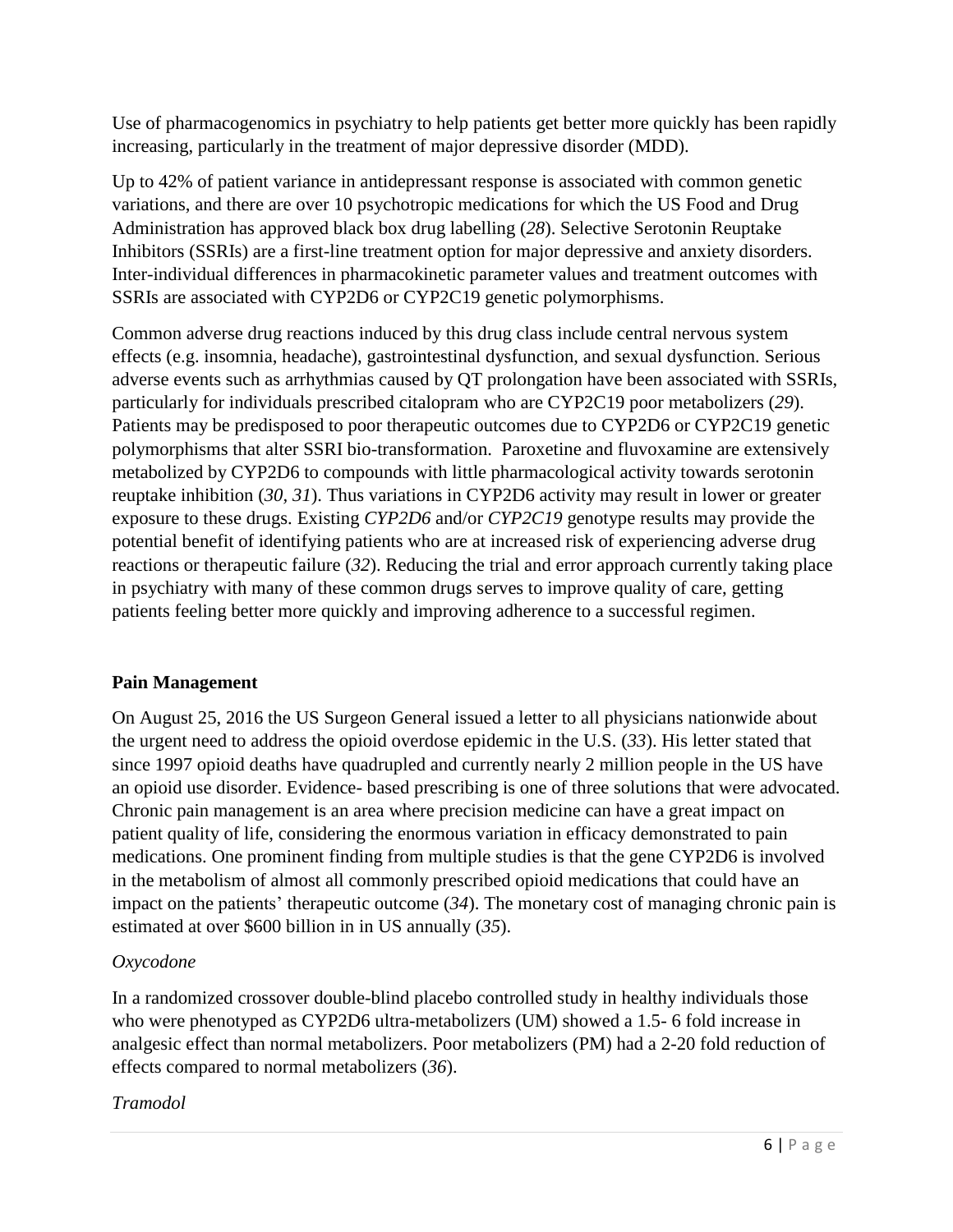A meta-review of 56 studies by Lassen noted that the CYP2D6 polymorphism was the identified gene involved on the metabolism of tramadol and its effect on pain relief. The poor metabolism (PM) phenotype was associated with a 75 % reduction in the clearance of the active metabolite in one key study of 298 persons. (*[37](#page-8-18)*)

#### *Cancer pain*

Cancer related pain is estimated to affect 49-57% of patients with curable cancer and up to 75% of patients with advanced disease (*[38](#page-8-19)*). Studies suggest that pain is an independent factor for cancer survival (*[39-42](#page-8-20)*). Opioids remain the cornerstone of clinical pain management. Currently genetic factors may be responsible for 12-60% of response variability in opioid therapy (*[43](#page-9-0)*). Using pharmacogenomics has the potential to provide evidence-based treatment guidance. One key element of using pharmacogenomics for the treatment of cancer pain is employing a preemptive testing strategy in cancer patients so that the results will be available at the point of care when needed.

## **Conclusion**

Pharmacogenomics (PGx) represents a dynamic component of Precision Medicine that is immediately available to and actionable by physicians in order to both reduce costs and improve patient care quality. Admera Health's approach to genetic testing and the test we offer differs significantly from others available in the market. The PGxOne™ Plus pharmacogenomic testing panel provides both physicians and patients a portable and lifetime record whereby any treating physician, not just the initial prescribing physician, can obtain pharmacogenomic results in a very easy to interpret format. The reports can be generated as a hard copy or fully integrated into an electronic medical record system. The patient can obtain a hard copy for their own records to bring with them should they change providers. Such portability, along with the market leading 50 gene scope of the panel covering over 220 drugs represents a paradigm shifting approach leveraging advancements in Precision Medicine, to promote comprehensive lifetime care. This novel, pharmacogenomic test-driven clinical approach addresses quality of care for each individual patient, based on their own genetic make-up, recognizing that patients' medications, health conditions and providers change, while at the same time promoting cost savings and quality enhancement in a value driven health environment.

*\*ZR is Vice President, Medical Affairs and XL is Clinical Scientist, Medical Affairs at Admera Health, 126 Corporate Drive, So. Plainfield, N.J. 07080 Tel (908)222-0533.*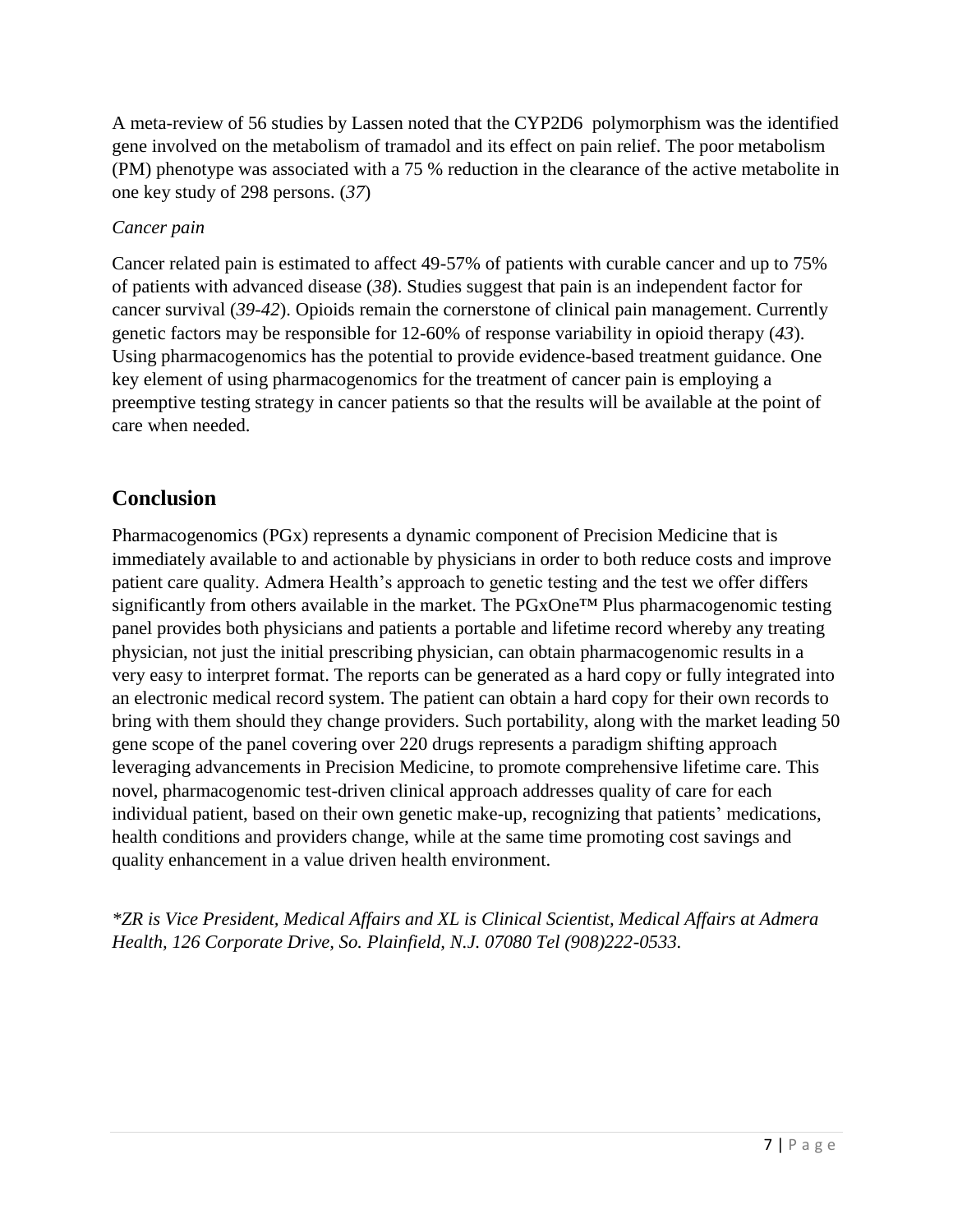## **References:**

- <span id="page-7-0"></span>1. S. L. Van Driest *et al.*, Clinically actionable genotypes among 10,000 patients with preemptive pharmacogenomic testing. *Clin Pharmacol Ther* **95**, 423-431 (2014).
- <span id="page-7-1"></span>2. Centers for Medicare and Medicaid Services. Available from: [https://www.cms.gov/Research-](https://www.cms.gov/Research-Statistics-Data-and-Systems/Statistics-Trends-and-Reports/NationalHealthExpendData/Downloads/proj2014.pdf)[Statistics-Data-and-Systems/Statistics-Trends-and-](https://www.cms.gov/Research-Statistics-Data-and-Systems/Statistics-Trends-and-Reports/NationalHealthExpendData/Downloads/proj2014.pdf)[Reports/NationalHealthExpendData/Downloads/proj2014.pdf.](https://www.cms.gov/Research-Statistics-Data-and-Systems/Statistics-Trends-and-Reports/NationalHealthExpendData/Downloads/proj2014.pdf) CMS; 2013. Accessed November 27, 2015.
- <span id="page-7-2"></span>3. US Food and Drug Administration [homepage on the Internet. Costs associated with ADRs. Available from: [http://www.fda.gov/NewsEvents/Testimony/ucm114949.htm.](http://www.fda.gov/NewsEvents/Testimony/ucm114949.htm) Accessed November 27, 2015.
- <span id="page-7-3"></span>4. J. S. Saldivar *et al.*, Initial assessment of the benefits of implementing pharmacogenetics into the medical management of patients in a long-term care facility. *Pharmacogenomics and personalized medicine* **9**, 1-6 (2016).
- <span id="page-7-4"></span>5. D. Brixner *et al.*, The effect of pharmacogenetic profiling with a clinical decision support tool on healthcare resource utilization and estimated costs in the elderly exposed to polypharmacy. *Journal of medical economics* **19**, 213-228 (2016).
- <span id="page-7-5"></span>6. J. H. Gurwitz, Polypharmacy: a new paradigm for quality drug therapy in the elderly? *Archives of internal medicine* **164**, 1957-1959 (2004).
- <span id="page-7-6"></span>7. Centers for Disease Control and Prevention and National Center for Health Statistics. Prescription Drug Use Continues to Increase: US Prescription Drug Data for 2007–2008. CDC; 2010. Available from: [http://www.cdc.gov/nchs/data/databriefs/db42.pdf.](http://www.cdc.gov/nchs/data/databriefs/db42.pdf) Accessed November 27, 2015.
- <span id="page-7-7"></span>8. J. Benitez, M. R. Jablonski, J. D. Allen, J. G. Winner, The clinical validity and utility of combinatorial pharmacogenomics: Enhancing patient outcomes. *Applied & translational genomics* **5**, 47-49 (2015).
- <span id="page-7-8"></span>9. J. M. C. J.D. Allen, J.G. Winner, A.G. Marshak, B.M. Dechairo. (Colorado Springs, CO, 2014).
- <span id="page-7-9"></span>10. G. Ruano *et al.*, Length of psychiatric hospitalization is correlated with CYP2D6 functional status in inpatients with major depressive disorder. *Biomark Med* **7**, 429-439 (2013).
- <span id="page-7-10"></span>11. W. H. Chou *et al.*, Extension of a pilot study: impact from the cytochrome P450 2D6 polymorphism on outcome and costs associated with severe mental illness. *Journal of clinical psychopharmacology* **20**, 246-251 (2000).
- <span id="page-7-11"></span>12. T. Dervieux, B. Meshkin, B. Neri, Pharmacogenetic testing: proofs of principle and pharmacoeconomic implications. *Mutation research* **573**, 180-194 (2005).
- <span id="page-7-12"></span>13. K. R. Gardner, F. X. Brennan, R. Scott, J. Lombard, The potential utility of pharmacogenetic testing in psychiatry. *Psychiatry journal* **2014**, 730956 (2014).
- <span id="page-7-13"></span>14. J. Winner, J. D. Allen, C. A. Altar, A. Spahic-Mihajlovic, Psychiatric pharmacogenomics predicts health resource utilization of outpatients with anxiety and depression. *Translational psychiatry* **3**, e242 (2013).
- <span id="page-7-14"></span>15. L. Herbild, S. E. Andersen, T. Werge, H. B. Rasmussen, G. Jurgens, Does pharmacogenetic testing for CYP450 2D6 and 2C19 among patients with diagnoses within the schizophrenic spectrum reduce treatment costs? *Basic & clinical pharmacology & toxicology* **113**, 266-272 (2013).
- <span id="page-7-15"></span>16. J. S. McCombs *et al.*, The cost of antidepressant drug therapy failure: a study of antidepressant use patterns in a Medicaid population. *The Journal of clinical psychiatry* **51 Suppl**, 60-69; discussion 70-61 (1990).
- <span id="page-7-16"></span>17. C. J. Kobylecki *et al.*, CYP2D6 genotype predicts antipsychotic side effects in schizophrenia inpatients: a retrospective matched case-control study. *Neuropsychobiology* **59**, 222-226 (2009).
- <span id="page-7-17"></span>18. G. M. Murphy, Jr., S. B. Hollander, H. E. Rodrigues, C. Kremer, A. F. Schatzberg, Effects of the serotonin transporter gene promoter polymorphism on mirtazapine and paroxetine efficacy and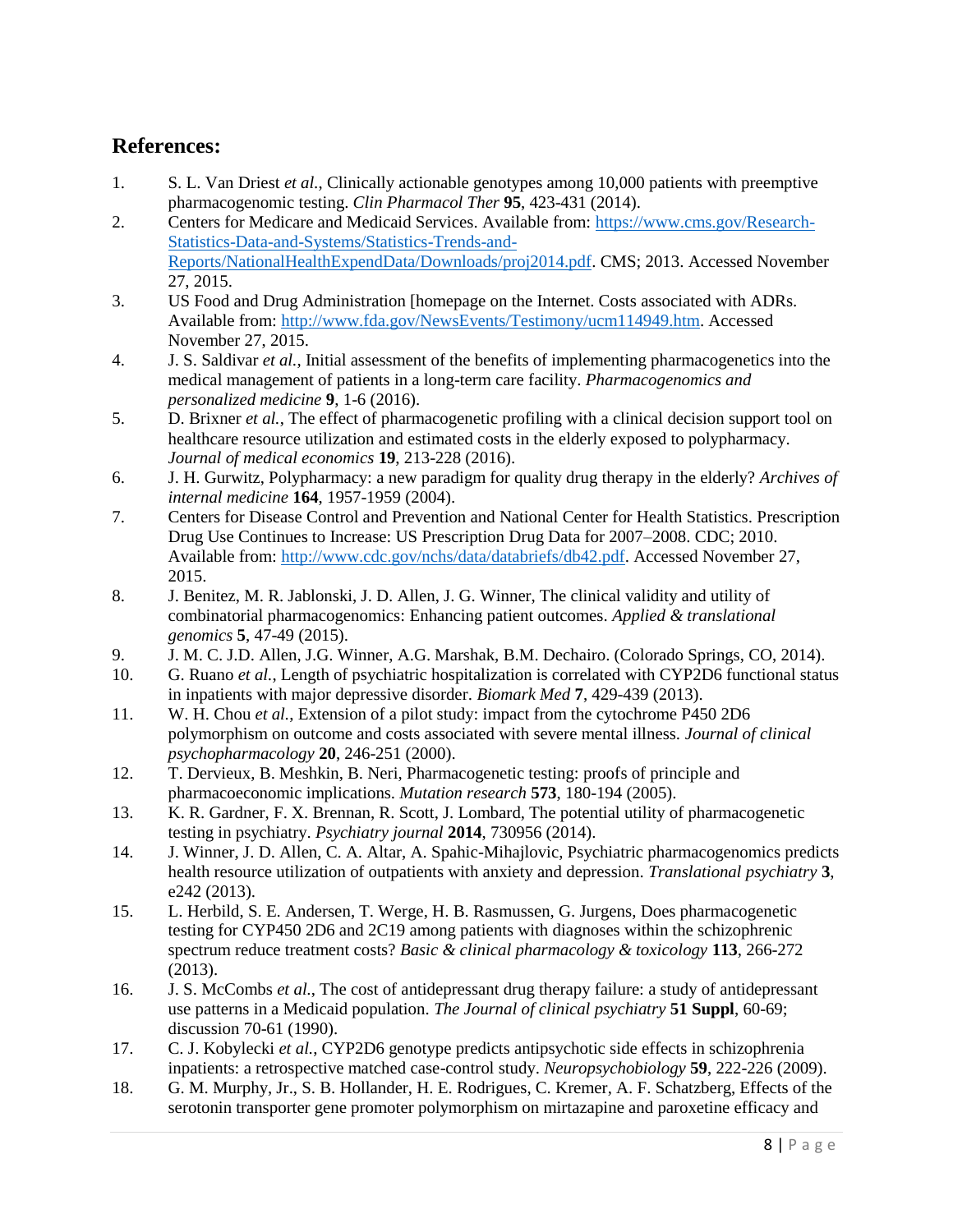adverse events in geriatric major depression. *Archives of general psychiatry* **61**, 1163-1169 (2004).

- <span id="page-8-0"></span>19. J. Fagerness *et al.*, Pharmacogenetic-guided psychiatric intervention associated with increased adherence and cost savings. *The American journal of managed care* **20**, e146-156 (2014).
- <span id="page-8-1"></span>20. A. L. Kaufman *et al.*, Evidence for Clinical Implementation of Pharmacogenomics in Cardiac Drugs. *Mayo Clin Proc* **90**, 716-729 (2015).
- <span id="page-8-2"></span>21. M. K. DeGorter *et al.*, Clinical and pharmacogenetic predictors of circulating atorvastatin and rosuvastatin concentrations in routine clinical care. *Circulation. Cardiovascular genetics* **6**, 400- 408 (2013).
- <span id="page-8-3"></span>22. J. A. Talameh, J. P. Kitzmiller, Pharmacogenetics of Statin-Induced Myopathy: A Focused Review of the Clinical Translation of Pharmacokinetic Genetic Variants. *Journal of pharmacogenomics & pharmacoproteomics* **5**, (2014).
- <span id="page-8-4"></span>23. S. L. Charland *et al.*, Providing patients with pharmacogenetic test results affects adherence to statin therapy: results of the Additional KIF6 Risk Offers Better Adherence to Statins (AKROBATS) trial. *The pharmacogenomics journal* **14**, 272-280 (2014).
- <span id="page-8-5"></span>24. J. P. Kitzmiller, D. K. Groen, M. A. Phelps, W. Sadee, Pharmacogenomic testing: relevance in medical practice: why drugs work in some patients but not in others. *Cleveland Clinic journal of medicine* **78**, 243-257 (2011).
- <span id="page-8-6"></span>25. D. J. Angiolillo *et al.*, Variability in individual responsiveness to clopidogrel: clinical implications, management, and future perspectives. *Journal of the American College of Cardiology* **49**, 1505-1516 (2007).
- <span id="page-8-7"></span>26. J. L. Mega *et al.*, Reduced-function CYP2C19 genotype and risk of adverse clinical outcomes among patients treated with clopidogrel predominantly for PCI: a meta-analysis. *Jama* **304**, 1821- 1830 (2010).
- <span id="page-8-8"></span>27. P. Shahabi *et al.*, An expanded pharmacogenomics warfarin dosing table with utility in generalised dosing guidance. *Thrombosis and haemostasis* **116**, 337-348 (2016).
- <span id="page-8-9"></span>28. R. H. Perlis, Pharmacogenomic testing and personalized treatment of depression. *Clinical chemistry* **60**, 53-59 (2014).
- <span id="page-8-10"></span>29. K. A. Funk, J. R. Bostwick, A comparison of the risk of QT prolongation among SSRIs. *The Annals of pharmacotherapy* **47**, 1330-1341 (2013).
- <span id="page-8-11"></span>30. R. Mandrioli, L. Mercolini, M. A. Saracino, M. A. Raggi, Selective serotonin reuptake inhibitors (SSRIs): therapeutic drug monitoring and pharmacological interactions. *Curr Med Chem* **19**, 1846-1863 (2012).
- <span id="page-8-12"></span>31. S. W. Tang, D. Helmeste, Paroxetine. *Expert Opin Pharmacother* **9**, 787-794 (2008).
- <span id="page-8-13"></span>32. J. K. Hicks *et al.*, Clinical Pharmacogenetics Implementation Consortium (CPIC) Guideline for CYP2D6 and CYP2C19 Genotypes and Dosing of Selective Serotonin Reuptake Inhibitors. *Clin Pharmacol Ther* **98**, 127-134 (2015).
- <span id="page-8-14"></span>33. [http://i2.cdn.turner.com/cnn/2016/images/08/25/sg.opioid.letter.pdf.](http://i2.cdn.turner.com/cnn/2016/images/08/25/sg.opioid.letter.pdf)
- <span id="page-8-15"></span>34. T. Tverdohleb, B. Dinc, I. Knezevic, K. D. Candido, N. N. Knezevic, The role of cytochrome P450 pharmacogenomics in chronic non-cancer pain patients. *Expert opinion on drug metabolism & toxicology*, 1-9 (2016).
- <span id="page-8-16"></span>35. IOM (Institute of Medicine). 2011. Relieving Pain in America: A Blueprint for Transforming Prevention, Care, Education, and Research. Washington, DC: The National Academies Press.
- <span id="page-8-17"></span>36. C. F. Samer *et al.*, The effects of CYP2D6 and CYP3A activities on the pharmacokinetics of immediate release oxycodone. *British journal of pharmacology* **160**, 907-918 (2010).
- <span id="page-8-18"></span>37. D. Lassen, P. Damkier, K. Brosen, The Pharmacogenetics of Tramadol. *Clinical pharmacokinetics* **54**, 825-836 (2015).
- <span id="page-8-19"></span>38. S. C. Teunissen *et al.*, Symptom prevalence in patients with incurable cancer: a systematic review. *Journal of pain and symptom management* **34**, 94-104 (2007).
- <span id="page-8-20"></span>39. S. Halabi *et al.*, Pain predicts overall survival in men with metastatic castration-refractory prostate cancer. *J Clin Oncol* **26**, 2544-2549 (2008).